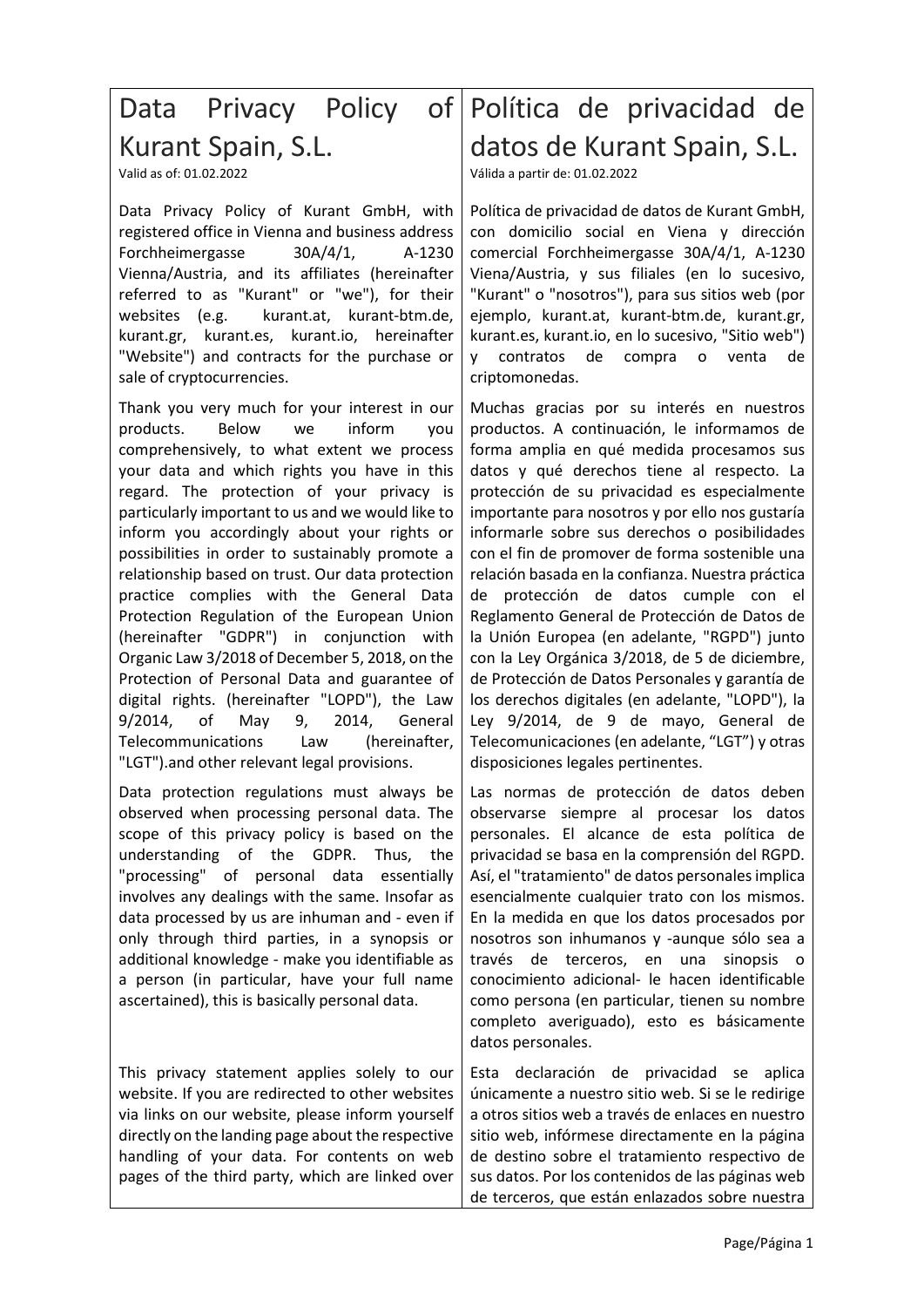| our web appearance, we can take over no<br>responsibility or adhesion.                                                                                                                                                                                                                                                                                                                                                                                                                                                                                                                                                                                                                                                                                                        | apariencia web, no podemos asumir ninguna<br>responsabilidad o adhesión.                                                                                                                                                                                                                                                                                                                                                                                                                                                                                                                                                                                                                                                                                                                                                                                           |
|-------------------------------------------------------------------------------------------------------------------------------------------------------------------------------------------------------------------------------------------------------------------------------------------------------------------------------------------------------------------------------------------------------------------------------------------------------------------------------------------------------------------------------------------------------------------------------------------------------------------------------------------------------------------------------------------------------------------------------------------------------------------------------|--------------------------------------------------------------------------------------------------------------------------------------------------------------------------------------------------------------------------------------------------------------------------------------------------------------------------------------------------------------------------------------------------------------------------------------------------------------------------------------------------------------------------------------------------------------------------------------------------------------------------------------------------------------------------------------------------------------------------------------------------------------------------------------------------------------------------------------------------------------------|
| § 1 Data processing when using our website                                                                                                                                                                                                                                                                                                                                                                                                                                                                                                                                                                                                                                                                                                                                    | § 1 Tratamiento de datos al utilizar nuestro sitio<br>web                                                                                                                                                                                                                                                                                                                                                                                                                                                                                                                                                                                                                                                                                                                                                                                                          |
| When you visit our website, we collect the<br>following information: IP address.                                                                                                                                                                                                                                                                                                                                                                                                                                                                                                                                                                                                                                                                                              | Cuando<br>usted<br>visita<br>sitio<br>web,<br>nuestro<br>recogemos la siguiente información: Dirección<br>IP.                                                                                                                                                                                                                                                                                                                                                                                                                                                                                                                                                                                                                                                                                                                                                      |
| You can visit our website without having to<br>provide any personal information. When the<br>Website is accessed, only certain access data<br>(your IP address and other metadata regarding<br>your surfing behaviour, e.g. date/time of<br>retrieval, requesting provider) are processed.<br>This data processing is carried out for the<br>purpose of traceability of visitors, checking the<br>effectiveness of advertising, playing targeted<br>advertising elements and messages, and for the<br>purpose of ensuring and improving the quality of<br>our offer and is based on Article 6 (1) (f) GDPR<br>(predominant legitimate interests, that is<br>achievement of the purposes just mentioned).<br>However, this information does not allow us to<br>infer yourself. | Usted puede visitar nuestro sitio web sin tener<br>que proporcionar ninguna información personal.<br>Cuando se accede al sitio web, sólo se procesan<br>determinados datos de acceso (su dirección IP y<br>otros metadatos relativos a su comportamiento<br>de navegación, por ejemplo, fecha/hora de la<br>proveedor<br>solicitante).<br>consulta,<br>Este<br>tratamiento de datos se lleva a cabo con el fin de<br>rastrear a los visitantes, comprobar la eficacia de<br>la publicidad, reproducir elementos y mensajes<br>publicitarios específicos, y con el fin de<br>garantizar y mejorar la calidad de nuestra oferta,<br>y se basa en el artículo 6 (1) (f) del RGPD<br>(intereses legítimos predominantes, es decir, la<br>consecución de los fines que acabamos de<br>mencionar). Sin embargo, esta información no<br>nos permite deducir su identidad. |
| addresses are collected and stored by<br>IP.<br>shortening the last three (3) digits exclusively in<br>anonymous form. As a basic principle, you can<br>therefore view all content on our website<br>without providing any personal data.                                                                                                                                                                                                                                                                                                                                                                                                                                                                                                                                     | Las direcciones IP se recogen y almacenan<br>(3)<br>últimos<br>dígitos<br>acortando<br>los<br>tres<br>exclusivamente de forma anónima. Por lo tanto,<br>como principio básico, usted puede ver todo el<br>contenido de nuestro sitio web sin proporcionar<br>ningún dato personal.                                                                                                                                                                                                                                                                                                                                                                                                                                                                                                                                                                                 |
| processing<br>when<br>trading<br>ş<br>2<br>Data<br>cryptocurrencies                                                                                                                                                                                                                                                                                                                                                                                                                                                                                                                                                                                                                                                                                                           | § 2 Tratamiento de datos al comerciar con<br>criptodivisas                                                                                                                                                                                                                                                                                                                                                                                                                                                                                                                                                                                                                                                                                                                                                                                                         |
| If you have decided to trade cryptocurrencies<br>through our Bitcoin ATMs, you must first register<br>at the Bitcoin ATM starting from a certain<br>amount (which depends on the country) and<br>Know Your Customer<br>then complete a<br>verification process (hereinafter "KYC"). Within<br>the framework of this registration or KYC<br>verification and the subsequent ordering of<br>(purchase)<br>sale), the<br>cryptocurrencies<br>or<br>following personal data are collected: first name,<br>last name, address data, date of birth, e-mail<br>address, telephone number and identification<br>data (presentation of ID card copy) and a photo<br>of your face to make a KYC check.                                                                                  | Si ha decidido comerciar con criptodivisas a<br>través de nuestros cajeros automáticos de<br>Bitcoin, primero debe registrarse en el cajero<br>automático de Bitcoin a partir de una<br>determinada cantidad (que depende del país) y,<br>a continuación, completar un proceso de<br>verificación de conocimiento del cliente (en<br>adelante, "KYC"). En el marco de este registro o<br>verificación KYC y del posterior pedido de<br>criptodivisas (compra o venta), se recogen los<br>siguientes datos personales: nombre, apellidos,<br>datos de la dirección, fecha de nacimiento,<br>dirección de correo electrónico, número de<br>teléfono y datos de identificación (presentación<br>de la copia del DNI) y una foto de su cara para<br>realizar una verificación KYC.                                                                                     |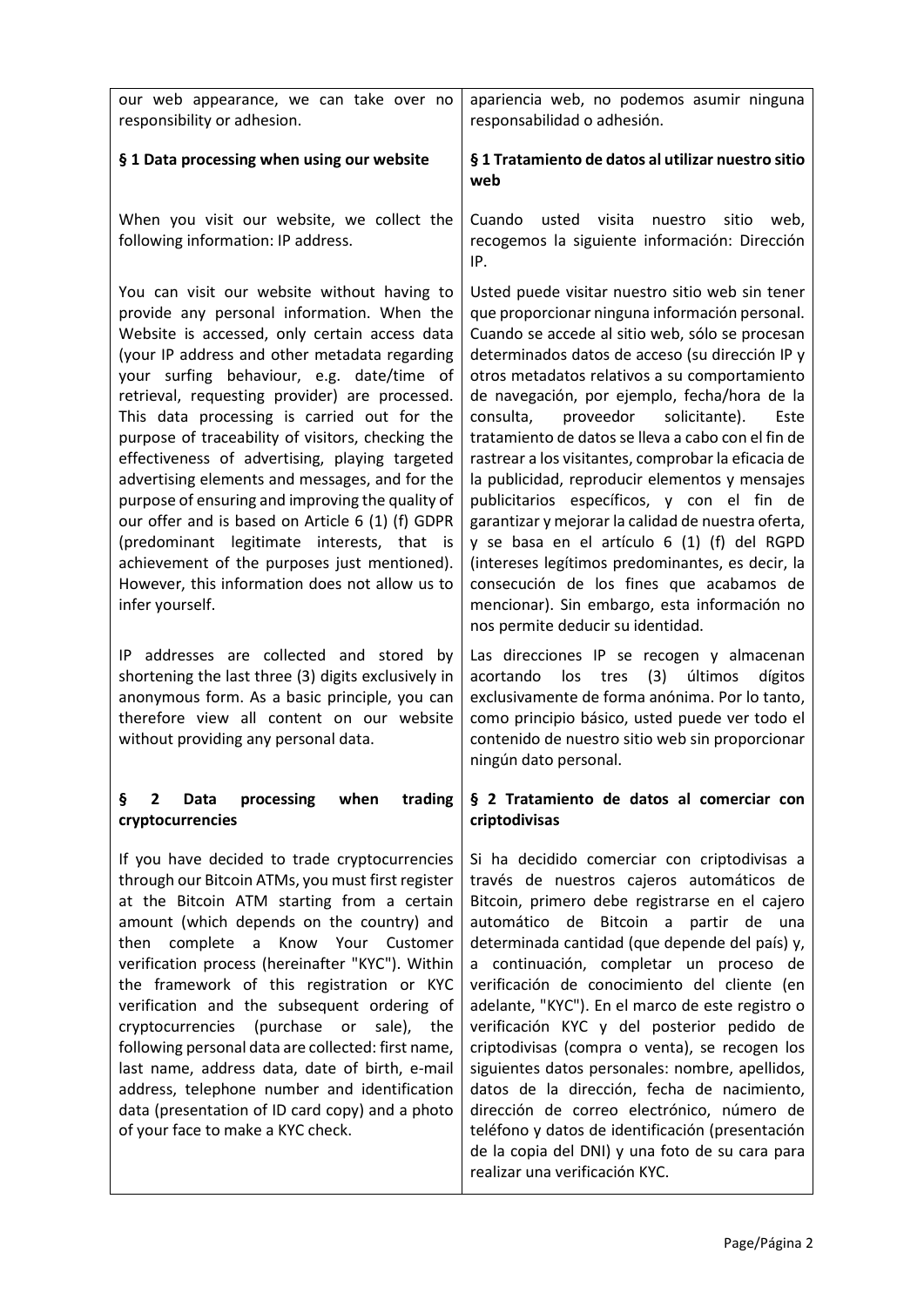| Video-Ident-Procedure<br>by<br>identity<br>Trust<br>Management AG                                                                                                                                                                                                                                                                                                                                                                                                                                                                                                                                                                                                                                                                  | Procedimiento de video-identificación por parte<br>de identity Trust Management AG                                                                                                                                                                                                                                                                                                                                                                                                                                                                                                                                                                                                                                                                                                                       |
|------------------------------------------------------------------------------------------------------------------------------------------------------------------------------------------------------------------------------------------------------------------------------------------------------------------------------------------------------------------------------------------------------------------------------------------------------------------------------------------------------------------------------------------------------------------------------------------------------------------------------------------------------------------------------------------------------------------------------------|----------------------------------------------------------------------------------------------------------------------------------------------------------------------------------------------------------------------------------------------------------------------------------------------------------------------------------------------------------------------------------------------------------------------------------------------------------------------------------------------------------------------------------------------------------------------------------------------------------------------------------------------------------------------------------------------------------------------------------------------------------------------------------------------------------|
| Kurant uses the video-identification procedure<br>of identity Trust Management AG, based in<br>Dusseldorf/Germany. In the course of the<br>identification process, the following data is<br>collected and processed: First and last name,<br>residential address, gender, date and place of<br>birth, nationality, mail address, telephone<br>number, photo of the customer, data and photo<br>of the ID presented (including type of ID, ID<br>number, issuing authority, date/place of issue,<br>validity date), acoustic and video recordings with<br>time stamps.                                                                                                                                                              | Kurant utiliza el procedimiento de video-<br>identificación de identity Trust Management AG,<br>con sede en Dusseldorf/Alemania. Durante el<br>proceso de identificación se recogen y procesan<br>los siguientes datos: Nombre y apellidos,<br>dirección de residencia, sexo, fecha y lugar de<br>nacimiento,<br>nacionalidad, dirección postal,<br>número de teléfono, foto del cliente, datos y<br>foto del documento de identidad presentado<br>(incluido el tipo de documento de identidad,<br>número de identificación, autoridad emisora,<br>fecha/lugar de emisión, fecha de validez),<br>grabaciones acústicas y de vídeo con marcas de<br>tiempo.                                                                                                                                               |
| The data is transmitted to Kurant by identity<br>Trust Management AG as a service provider.<br>Identity Trust Management AG uses this data<br>only to the extent necessary for proper<br>identification.                                                                                                                                                                                                                                                                                                                                                                                                                                                                                                                           | Los datos son transmitidos a Kurant por identity<br>Trust Management AG como proveedor de<br>servicios. Identity Trust Management AG utiliza<br>estos datos sólo en la medida necesaria para una<br>correcta identificación.                                                                                                                                                                                                                                                                                                                                                                                                                                                                                                                                                                             |
| After the expiration of the period of 3 months,<br>the depersonalized order data will be kept in a<br>separate offline database by identity Trust<br>Management AG for another 9 months. After a<br>total of 12 months, the depersonalized order<br>data will also be deleted automatically by<br>identity Trust Management AG.                                                                                                                                                                                                                                                                                                                                                                                                    | Una vez transcurrido el plazo de 3 meses,<br>identity Trust Management AG conservará los<br>datos despersonalizados del pedido en una base<br>de datos separada fuera de línea durante otros 9<br>meses. Después de un total de 12 meses, los<br>datos despersonalizados del pedido también<br>serán eliminados automáticamente por identity<br>Trust Management AG.                                                                                                                                                                                                                                                                                                                                                                                                                                     |
| Should you have decided to make a request to<br>set up a Bitcoin ATM, the following personal data<br>will be collected: title, first name, last name, e-<br>mail address, company, sector, position and<br>website.                                                                                                                                                                                                                                                                                                                                                                                                                                                                                                                | En caso de que haya decidido realizar una<br>solicitud para crear un cajero automático de<br>Bitcoin, se recogerán los siguientes datos<br>personales: título, nombre, apellidos, dirección<br>de correo electrónico, empresa, sector, cargo y<br>página web.                                                                                                                                                                                                                                                                                                                                                                                                                                                                                                                                            |
| These personal data are required by us for the<br>fulfilment of the contract and for the fulfilment<br>of the legal requirements (Article 6 (1) (b) GDPR<br>and Article 6 (1) (c) GDPR). The data is stored at<br>least for the duration of a contract with Kurant,<br>whereby in particular due to legal requirements<br>(statutory retention requirements, limitation<br>periods of potential legal claims) a longer period<br>may also be provided for. Insofar as the storage<br>of the data for the purposes of the original<br>survey (or within the scope of a legally<br>permissible change of purpose) is no longer<br>required and no legal provisions are in conflict,<br>we will arrange for the deletion of the same. | Estos datos personales son necesarios para el<br>cumplimiento<br>del<br>contrato<br>para<br>V<br>el<br>cumplimiento de los requisitos legales (artículo 6<br>(1) (b) RGPD y artículo 6 (1) (c) RGPD). Los datos<br>se almacenan al menos durante la duración de<br>un contrato con Kurant, por lo que, en particular,<br>debido a los requisitos legales (requisitos de<br>retención legal, plazos de prescripción de<br>posibles reclamaciones legales) también se<br>puede prever un período más largo. En la medida<br>en que el almacenamiento de los datos para los<br>fines de la encuesta original (o en el marco de un<br>cambio de finalidad legalmente permitido) ya no<br>sea necesario y no haya disposiciones legales en<br>conflicto, nos encargaremos de la eliminación de<br>los mismos. |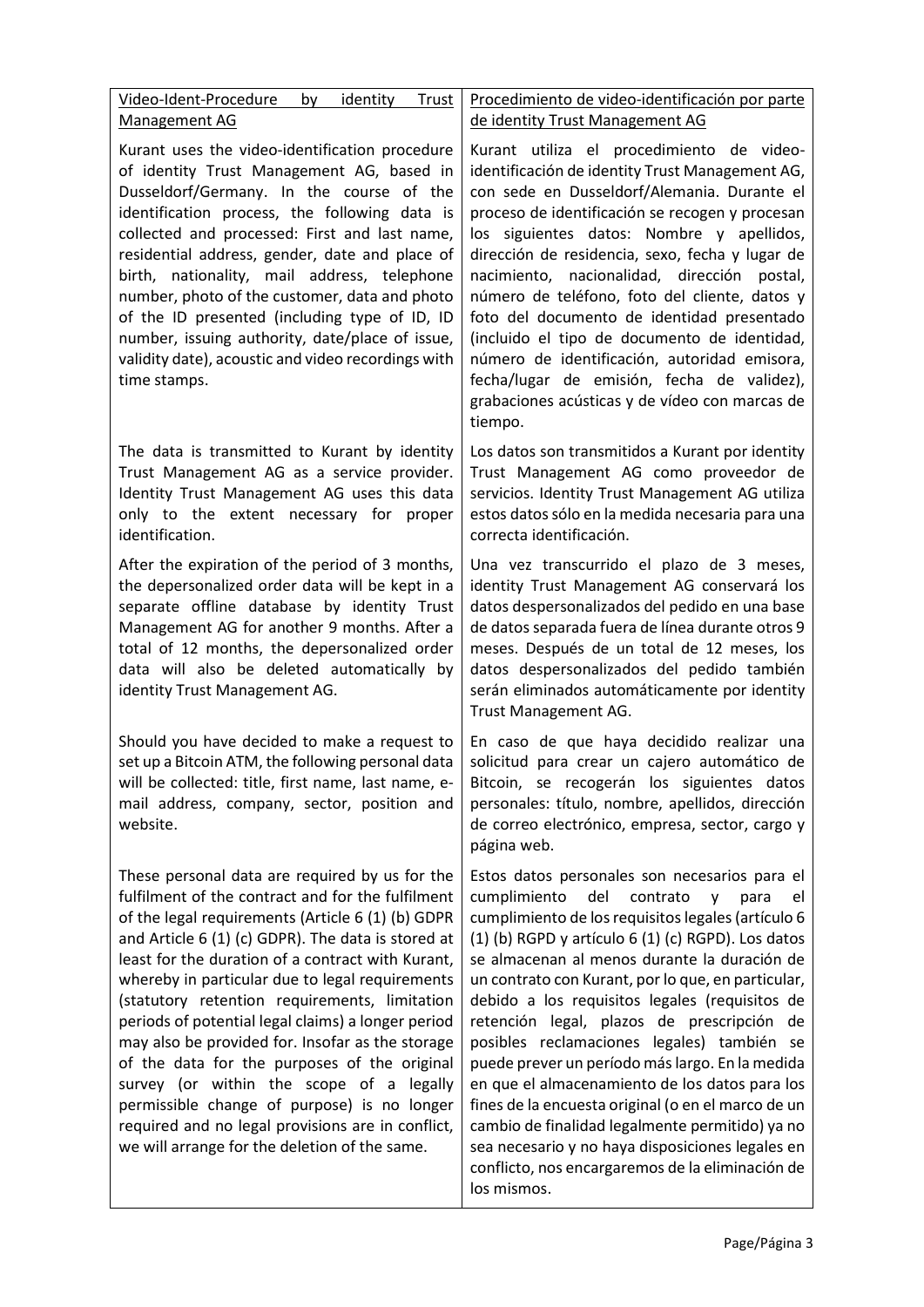| In addition, we process the date of the<br>transaction, the transaction fee and the network<br>fee (also required for contract fulfilment).                                                                                                                                                                                                                                                                                                                                                                                                                                                                                                                                                                      | Además, procesamos la fecha de la transacción,<br>la tasa de la transacción y la tasa de la red<br>(también necesaria para el cumplimiento del<br>contrato).                                                                                                                                                                                                                                                                                                                                                                                                                                                                                                                                                                                                                                       |
|------------------------------------------------------------------------------------------------------------------------------------------------------------------------------------------------------------------------------------------------------------------------------------------------------------------------------------------------------------------------------------------------------------------------------------------------------------------------------------------------------------------------------------------------------------------------------------------------------------------------------------------------------------------------------------------------------------------|----------------------------------------------------------------------------------------------------------------------------------------------------------------------------------------------------------------------------------------------------------------------------------------------------------------------------------------------------------------------------------------------------------------------------------------------------------------------------------------------------------------------------------------------------------------------------------------------------------------------------------------------------------------------------------------------------------------------------------------------------------------------------------------------------|
| § 3 Data processing of children                                                                                                                                                                                                                                                                                                                                                                                                                                                                                                                                                                                                                                                                                  | § 3 Tratamiento de datos de niños                                                                                                                                                                                                                                                                                                                                                                                                                                                                                                                                                                                                                                                                                                                                                                  |
| business relationships<br><b>There</b><br>with<br>are<br>no<br>children.                                                                                                                                                                                                                                                                                                                                                                                                                                                                                                                                                                                                                                         | No existen relaciones comerciales con niños.                                                                                                                                                                                                                                                                                                                                                                                                                                                                                                                                                                                                                                                                                                                                                       |
| § 4 Rights of the data subject                                                                                                                                                                                                                                                                                                                                                                                                                                                                                                                                                                                                                                                                                   | § 4 Derechos del interesado                                                                                                                                                                                                                                                                                                                                                                                                                                                                                                                                                                                                                                                                                                                                                                        |
| An important concern of data protection law is<br>to give you certain disposition possibilities about<br>your personal data even after a data processing<br>has already begun. For this purpose, there are a<br>number of data subject rights, which we will<br>comply with immediately upon request, but at<br>the latest within one (1) month. To exercise your<br>rights, please contact us via the following e-mail<br>address: office@kurant.es. Specifically,<br>the<br>following rights are provided:                                                                                                                                                                                                     | Una preocupación importante de la ley de<br>protección de datos es darle cierta capacidad de<br>disposición sobre sus datos personales incluso<br>después de iniciado el tratamiento de datos.<br>Para ello, existen una serie de derechos del<br>interesado, que cumpliremos inmediatamente si<br>lo solicita, pero a más tardar en el plazo de un (1)<br>mes. Para ejercer sus derechos, póngase en<br>contacto con nosotros a través de la siguiente<br>dirección<br>de<br>electrónico:<br>correo<br>office@kurant.es. En concreto, se contemplan<br>los siguientes derechos:                                                                                                                                                                                                                   |
| (a) If you exercise your right to information and<br>no legal restrictions are in conflict, we will inform<br>you comprehensively about our processing of<br>your data. We will provide you with (i) copies of<br>the data (e-mails, database extracts, etc.) as well<br>as information on (ii) specifically processed data,<br>(iii) processing purposes, (iv) categories of<br>processed data, (v) recipients, (vi) the retention<br>period or criteria for their determination, (vii)<br>the source of the data and (viii) where<br>applicable, further information depending on<br>the individual case. Please note, however, that<br>we cannot provide documents that could affect<br>the rights of others. | (a) Si ejerce su derecho a la información y no hay<br>restricciones<br>legales<br>conflicto,<br>en<br>le<br>exhaustivamente<br>informaremos<br>sobre<br>el<br>tratamiento de sus datos. Le proporcionaremos<br>(i) copias de los datos (correos electrónicos,<br>extractos de bases de datos, etc.), así como<br>información sobre (ii) los datos específicamente<br>procesados, (iii) los fines del procesamiento, (iv)<br>las categorías de datos procesados, (v) los<br>destinatarios, (vi) el periodo de conservación o<br>los criterios para su determinación, (vii) la fuente<br>de los datos y (viii) cuando proceda, más<br>información dependiendo de cada caso. No<br>obstante, tenga en cuenta que no podemos<br>facilitar documentos que puedan afectar a los<br>derechos de terceros. |
| (b) With the right of rectification, you can<br>request that we correct incorrectly recorded,<br>incorrect or (for the respective processing<br>purpose) incomplete data. Your request will<br>then be reviewed and the data processing<br>concerned may be restricted for the duration of<br>the audit upon request.                                                                                                                                                                                                                                                                                                                                                                                            | (b) Con el derecho de rectificación, puede<br>solicitar que corrijamos los datos registrados<br>incorrectamente, erróneos o (para la finalidad<br>del tratamiento correspondiente) incompletos.<br>Su solicitud será revisada y el tratamiento de<br>datos en cuestión podrá ser restringido mientras<br>dure la auditoría si así lo solicita.                                                                                                                                                                                                                                                                                                                                                                                                                                                     |
| (c) The right to (data) deletion may be exercised<br>at any time by you (i) in the absence of any need<br>for processing purposes, (ii) in the event of the<br>revocation of any consent granted by you, (iii) in<br>the event of special opposition, to the extent<br>that the data processing concerned affects the                                                                                                                                                                                                                                                                                                                                                                                            | (c) El derecho a la supresión (de los datos) puede<br>ser ejercido en cualquier momento por usted (i)<br>en caso de que no sea necesario para los fines<br>del tratamiento, (ii) en caso de revocación de<br>cualquier consentimiento otorgado por usted,<br>(iii) en caso de oposición especial, en la medida                                                                                                                                                                                                                                                                                                                                                                                                                                                                                     |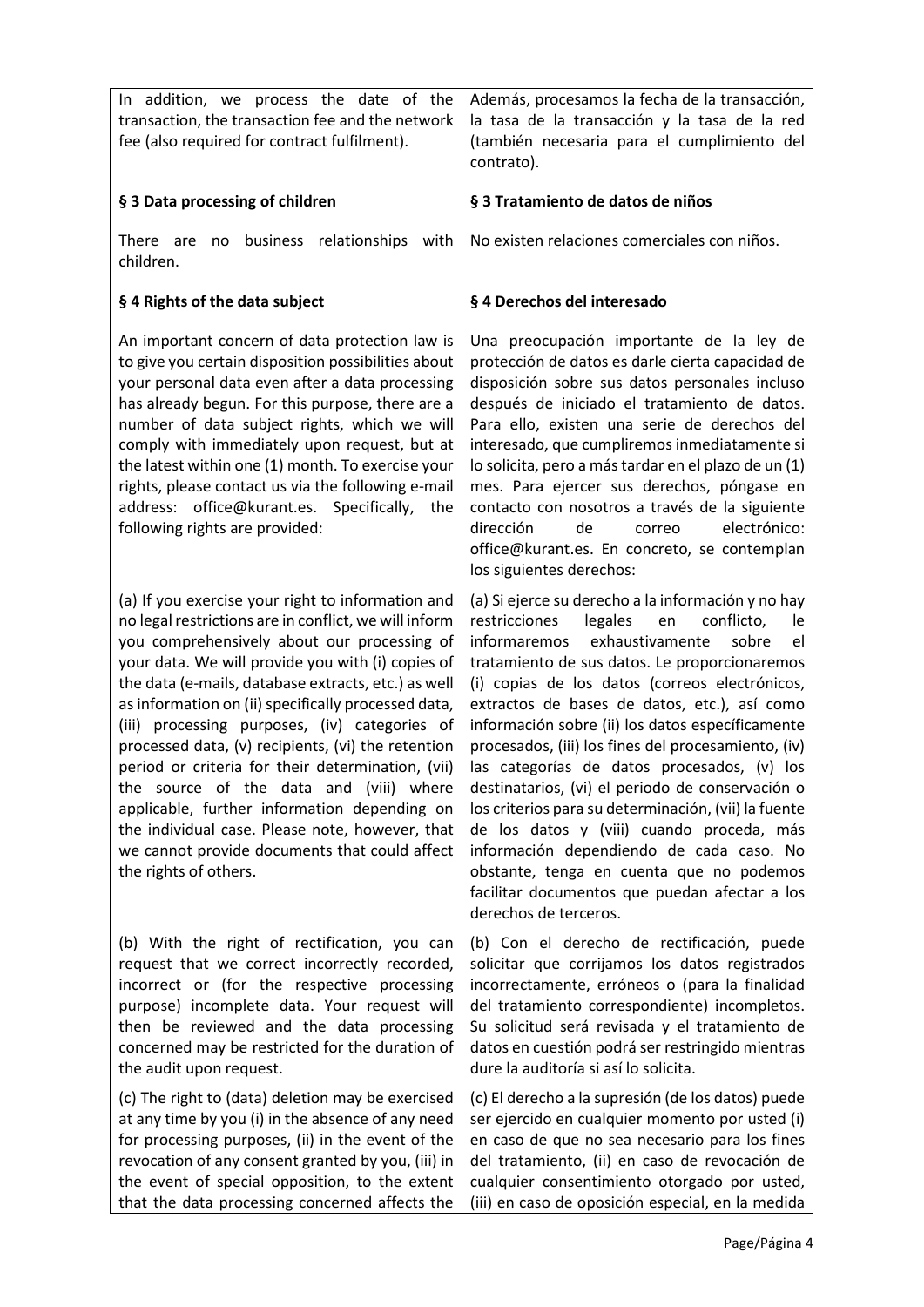| legitimate interests of Kurant, (iv) in the event of<br>unlawful data processing and (v) in the event of<br>a legal cancellation obligation.                                                                                                                                                                                                                                                                                                                                                                                                                                                                                                                                                                                                                                                                                                                                                                                    | en que el tratamiento de datos en cuestión<br>afecte a los intereses legítimos de Kurant, (iv) en<br>caso de tratamiento de datos ilegal y (v) en caso<br>de obligación de cancelación legal.                                                                                                                                                                                                                                                                                                                                                                                                                                                                                                                                                                                                                                                                                                                                                          |
|---------------------------------------------------------------------------------------------------------------------------------------------------------------------------------------------------------------------------------------------------------------------------------------------------------------------------------------------------------------------------------------------------------------------------------------------------------------------------------------------------------------------------------------------------------------------------------------------------------------------------------------------------------------------------------------------------------------------------------------------------------------------------------------------------------------------------------------------------------------------------------------------------------------------------------|--------------------------------------------------------------------------------------------------------------------------------------------------------------------------------------------------------------------------------------------------------------------------------------------------------------------------------------------------------------------------------------------------------------------------------------------------------------------------------------------------------------------------------------------------------------------------------------------------------------------------------------------------------------------------------------------------------------------------------------------------------------------------------------------------------------------------------------------------------------------------------------------------------------------------------------------------------|
| (d) An accompanying right to restriction, after<br>the exercise of which data may only be stored,<br>exists in special cases. In addition to the<br>possibility of restricting the review period of<br>data adjustments, (i) unlawful data processing (if<br>no deletion is required) and (ii) the duration of<br>the review of a particular request for opposition<br>are included.                                                                                                                                                                                                                                                                                                                                                                                                                                                                                                                                            | (d) En casos especiales existe un derecho de<br>restricción, tras cuyo ejercicio los datos sólo<br>pueden ser almacenados. Además de la<br>posibilidad de restringir el período de revisión de<br>los ajustes de los datos, se incluyen (i) el<br>tratamiento ilegal de los datos (si no se requiere<br>la supresión) y (ii) la duración de la revisión de<br>una solicitud particular de oposición.                                                                                                                                                                                                                                                                                                                                                                                                                                                                                                                                                   |
| (e) In addition, you have a fundamental right to<br>opposition to data processing any time.<br>However, this only applies if the processing is<br>based on the legitimate interests of Kurant.                                                                                                                                                                                                                                                                                                                                                                                                                                                                                                                                                                                                                                                                                                                                  | Además, usted tiene<br>(e)<br>derecho<br>un<br>fundamental de oposición al tratamiento de<br>datos en cualquier momento. Sin embargo, esto<br>sólo se aplica si el tratamiento se basa en los<br>intereses legítimos de Kurant.                                                                                                                                                                                                                                                                                                                                                                                                                                                                                                                                                                                                                                                                                                                        |
| (f) You can also exercise your right of appeal to<br>the data protection office (see point 10).                                                                                                                                                                                                                                                                                                                                                                                                                                                                                                                                                                                                                                                                                                                                                                                                                                 | (f) También puede ejercer su derecho de recurso<br>ante la oficina de protección de datos (véase el<br>punto 10).                                                                                                                                                                                                                                                                                                                                                                                                                                                                                                                                                                                                                                                                                                                                                                                                                                      |
| Please note further that we may not be able to<br>comply with your request due to compelling,<br>legitimate reasons for the processing (balance of<br>interests) or processing due to the assertion,<br>exercise or defence of legal claims (on our side).<br>The same applies in the case of excessive<br>applications, whereby a fee may be charged here<br>as well as in the processing of obvious<br>unfounded requests.                                                                                                                                                                                                                                                                                                                                                                                                                                                                                                    | Tenga en cuenta, además, que es posible que no<br>podamos atender su solicitud debido a razones<br>imperiosas y legítimas para el tratamiento<br>(equilibrio de intereses) o al tratamiento debido<br>a la afirmación, el ejercicio o la defensa de<br>reclamaciones legales (por nuestra parte). Lo<br>mismo se aplica en el caso de solicitudes<br>excesivas, en las que se puede cobrar una tasa,<br>así como en la tramitación de solicitudes<br>manifiestamente infundadas.                                                                                                                                                                                                                                                                                                                                                                                                                                                                       |
| § 5 Data security and data deletion                                                                                                                                                                                                                                                                                                                                                                                                                                                                                                                                                                                                                                                                                                                                                                                                                                                                                             | § 5 Seguridad y eliminación de datos                                                                                                                                                                                                                                                                                                                                                                                                                                                                                                                                                                                                                                                                                                                                                                                                                                                                                                                   |
| Kurant will take all appropriate technical and<br>organizational measures to ensure that only<br>personal data is processed by default, the<br>processing of which is strictly necessary for the<br>business purpose. The measures we have taken<br>cover both the amount of data collected, the<br>amount of work involved, and their retention<br>and accessibility. We use these measures to<br>ensure that personal data is made available to a<br>limited and necessary number of people by<br>default. Other persons will not be granted access<br>to personal data under any circumstances<br>without the express consent of the data subject.<br>We also use various protection mechanisms<br>(backups, encryption) to secure the Website and<br>other systems. This is intended to best protect<br>your (personal) data against loss or theft,<br>destruction, unauthorized access, modification<br>and dissemination. | Kurant adoptará todas las medidas técnicas y<br>organizativas apropiadas para garantizar que<br>sólo se procesen por defecto los datos<br>personales cuyo tratamiento sea estrictamente<br>necesario para el objetivo comercial. Las<br>medidas que hemos adoptado abarcan tanto la<br>cantidad de datos recogidos, como el volumen<br>de trabajo que conlleva, así como<br>su<br>conservación y accesibilidad. Con estas medidas<br>nos aseguramos de que los datos personales<br>estén disponibles por defecto para un número<br>limitado y necesario de personas. En ningún caso<br>se concederá acceso a los datos personales a<br>otras personas sin el consentimiento expreso del<br>interesado.<br>También<br>utilizamos<br>diversos<br>mecanismos de protección (copias de seguridad,<br>encriptación) para asegurar el sitio web y otros<br>sistemas. El objetivo es proteger mejor sus datos<br>(personales) contra la pérdida o el robo, la |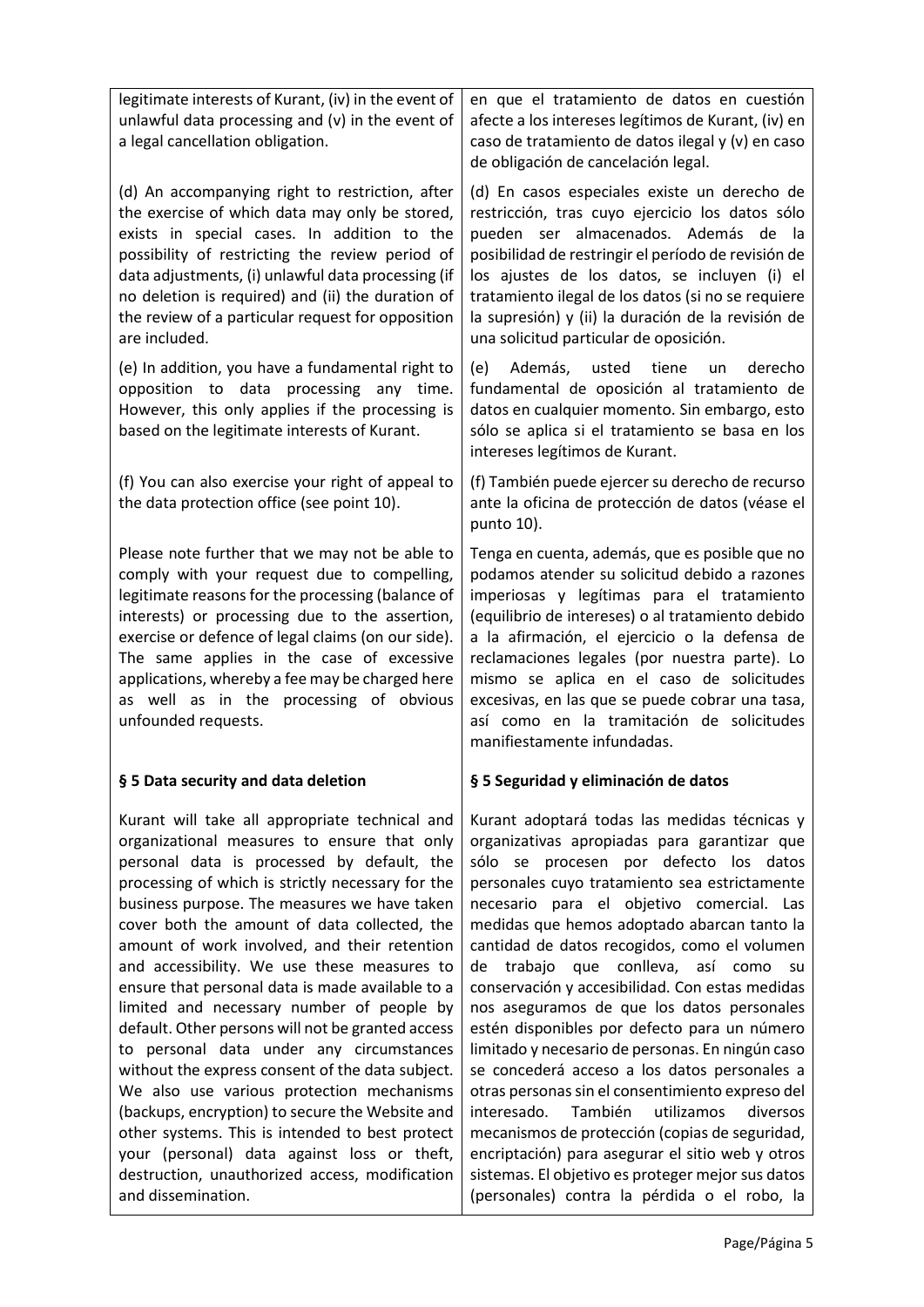| In accordance with the provisions of the GDPR,<br>all (personal) data collected by us via the Bitcoin |  |  |
|-------------------------------------------------------------------------------------------------------|--|--|
|                                                                                                       |  |  |
| ATM or the Website will only be stored for as                                                         |  |  |
| long as they are required for the legal basis of                                                      |  |  |
| processing, unless longer-term storage is                                                             |  |  |
| provided for by law. We comply with our                                                               |  |  |
| deletion obligation by means of our specific                                                          |  |  |
| company-internal deletion concept, whereby we                                                         |  |  |
| can give you more information on request.                                                             |  |  |

All employees of Kurant have been sufficiently informed about all applicable data protection regulations, internal data protection regulations as well as data security precautions and are required to keep secret all information entrusted or made accessible to them in the course of their professional employment. The requirements of the GDPR are strictly adhered to and personal data are only made available to individual employees insofar as this is necessary with regard to the purpose of the data collection and our resulting obligations.

If a data processor is commissioned by us, these are also obligated to comply with all applicable data protection regulations due to specific framework agreements. In addition, when dealing with your (personal) data, they are strictly bound by our specifications, especially with regard to type and scope.

# § 6 Data transmission

For the purposes explained in the context of this privacy policy, we will transfer your (personal) data to third parties, if necessary. This requirement occurs e.g. if you have decided on a verification at the Bitcoin ATM.

Within our organization, those entities or employees will receive your data for the fulfilment of their contractual or legal obligations and for data processing based on our legitimate interests.

destrucción, el acceso no autorizado, la modificación y la difusión.

De acuerdo con las disposiciones del RGPD, todos los datos (personales) recogidos por nosotros a través del cajero automático de Bitcoin o del sitio web solo se almacenarán durante el tiempo que sea necesario para la base legal del procesamiento, a menos que la ley prevea un almacenamiento a más largo plazo. Cumplimos con nuestra obligación de borrado mediante nuestro concepto específico de borrado interno de la empresa, por lo que podemos darle más información si lo solicita.

Todos los empleados de Kurant han sido suficientemente informados sobre todas las normas de protección de datos aplicables, las normas internas de protección de datos, así como las precauciones de seguridad de los datos, y están obligados a mantener en secreto toda la información que se les confía o se les hace accesible en el curso de su empleo profesional. Los requisitos del RGPD se cumplen estrictamente y los datos personales sólo se ponen a disposición de los empleados individuales en la medida en que sea necesario con respecto al propósito de la recopilación de datos y nuestras obligaciones resultantes.

Si encargamos a un procesador de datos, éste también está obligado a cumplir con todas las normas de protección de datos aplicables debido a acuerdos marco específicos. Además, al tratar sus datos (personales), están estrictamente obligados a cumplir nuestras especificaciones, especialmente en lo que respecta al tipo y al alcance.

# § 6 Transmisión de datos

Para los fines explicados en el contexto de esta política de privacidad, transmitiremos sus datos (personales) a terceros, si es necesario. Este requisito se produce, por ejemplo, si usted se ha decidido por una verificación en el cajero automático de Bitcoin.

Dentro de nuestra organización, esas entidades o empleados recibirán sus datos para el cumplimiento de sus obligaciones contractuales o legales y para el tratamiento de datos basado en nuestros intereses legítimos.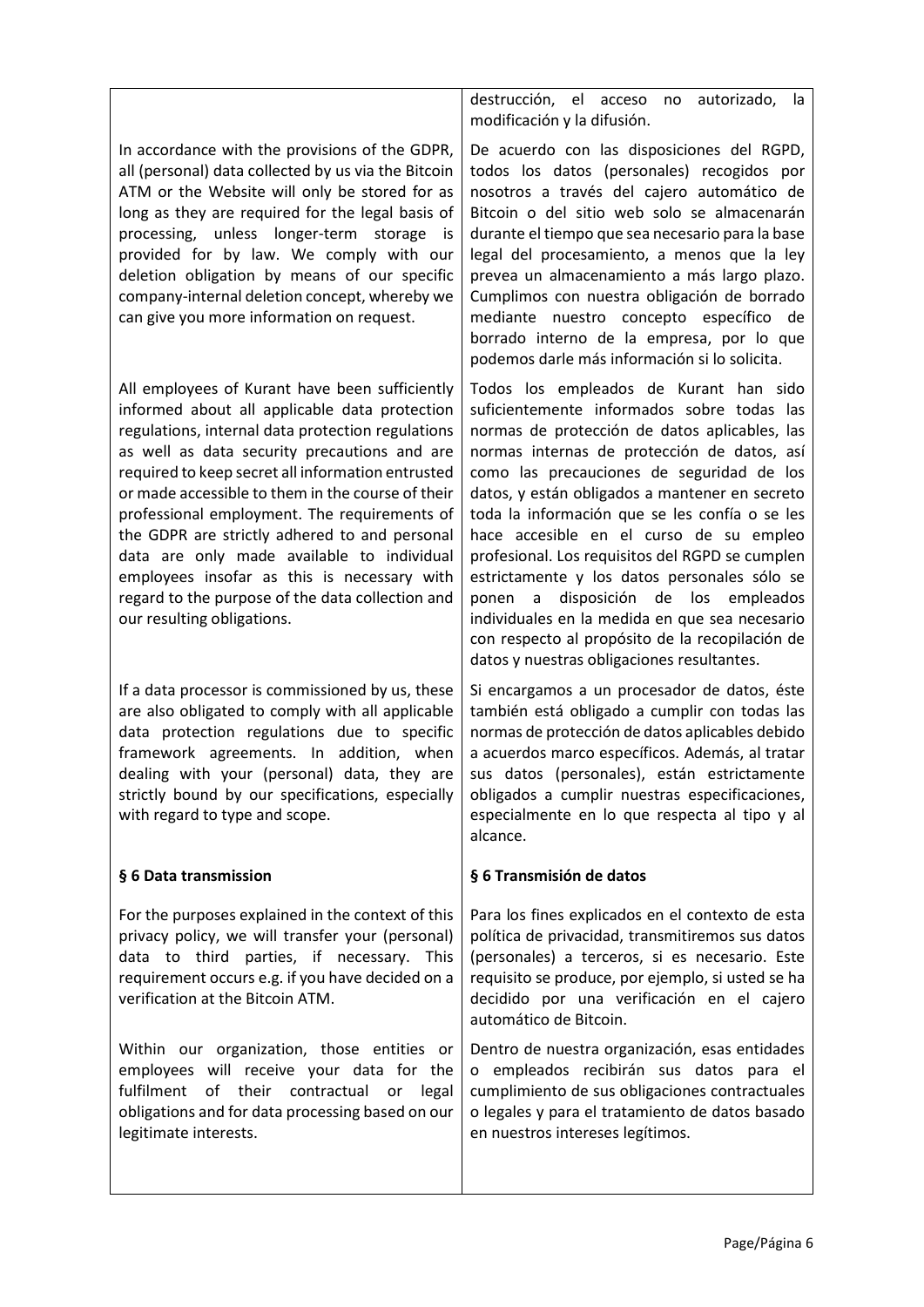# § 7 Cookies

Cookies are small files that enable specific information related to the device to be stored on the user's access device (PC, smartphone or similar). On the one hand, they serve the userfriendliness of websites and thus the users (e.g. storage of login data). We store information that is necessary for the operation of the website in cookies. However, these are not filled with personal data that could be read by third parties. Users can influence the use of cookies. You can set up your browser so that it informs you about the setting of cookies and you only allow this in individual cases. By refusing cookies in the browser or deleting them regularly, you can also prevent conclusions from being drawn about your behaviour as a result. If cookies are deactivated, the functionality of our website may be limited.

# § 8 Use of plug-ins

#### Google services

The services "Google Analytics" and "Google Adwords" are a service provided by Google Ireland Limited ("Google"), a company incorporated and operated under the laws of Ireland (registration number: 368047) with its registered office at Gordon House, Barrow Street, Dublin 4, Ireland ("Google").

You can read what data is collected by Google and what it is used for at policies.google.com/privacy. The data processing is based on the legal provisions of § 96 para 3 TKG and Art 6 para 1 lit a of the DSGVO.

#### Google Analytics

This website uses Google Analytics, a web analytics service. Google Analytics uses "cookies", which are text files placed on your computer, to help the website analyse how users use the site. The information generated by the cookie about your use of the website such as

- Browser type/version,
- operating system used,
- Referrer URL (the previously visited page),

# § 7 Cookies

Las cookies son pequeños archivos que permiten almacenar información específica relacionada con el dispositivo de acceso del usuario (PC, smartphone o similar). Por un lado, sirven para la facilidad de uso de los sitios web y, por tanto, de los usuarios (por ejemplo, el almacenamiento de los datos de inicio de sesión). En las cookies almacenamos la información necesaria para el funcionamiento del sitio web. Sin embargo, éstas no contienen datos personales que puedan ser leídos por terceros. Los usuarios pueden influir en el uso de las cookies. Puede configurar su navegador de forma que le informe sobre la instalación de cookies y sólo lo permita en casos individuales. Rechazando las cookies en el navegador o borrándolas regularmente, también puede evitar que se saquen conclusiones sobre su comportamiento. Si se desactivan las cookies, la funcionalidad de nuestro sitio web puede verse limitada.

# § 8 Uso de plug-ins

#### Servicios de Google

Los servicios "Google Analytics" y "Google Adwords" son un servicio prestado por Google Ireland Limited ("Google"), una empresa constituida y operada bajo las leyes de Irlanda (número de registro: 368047) con sede en Gordon House, Barrow Street, Dublín 4, Irlanda ("Google").

Puede consultar qué datos recopila Google y para qué los utiliza en policies.google.com/privacy. El tratamiento de datos se basa en las disposiciones legales del artículo 96, apartado 3 de la TKG y del artículo 6, apartado 1, letra a de la DSGVO.

#### Google Analytics

Este sitio web utiliza Google Analytics, un servicio de análisis web. Google Analytics utiliza "cookies", que son archivos de texto colocados en su ordenador, para ayudar al sitio web a analizar cómo los usuarios utilizan el sitio. La información generada por la cookie sobre su uso del sitio web, como

- Tipo/versión de navegador,
- sistema operativo utilizado,
- URL de referencia (la página visitada anteriormente),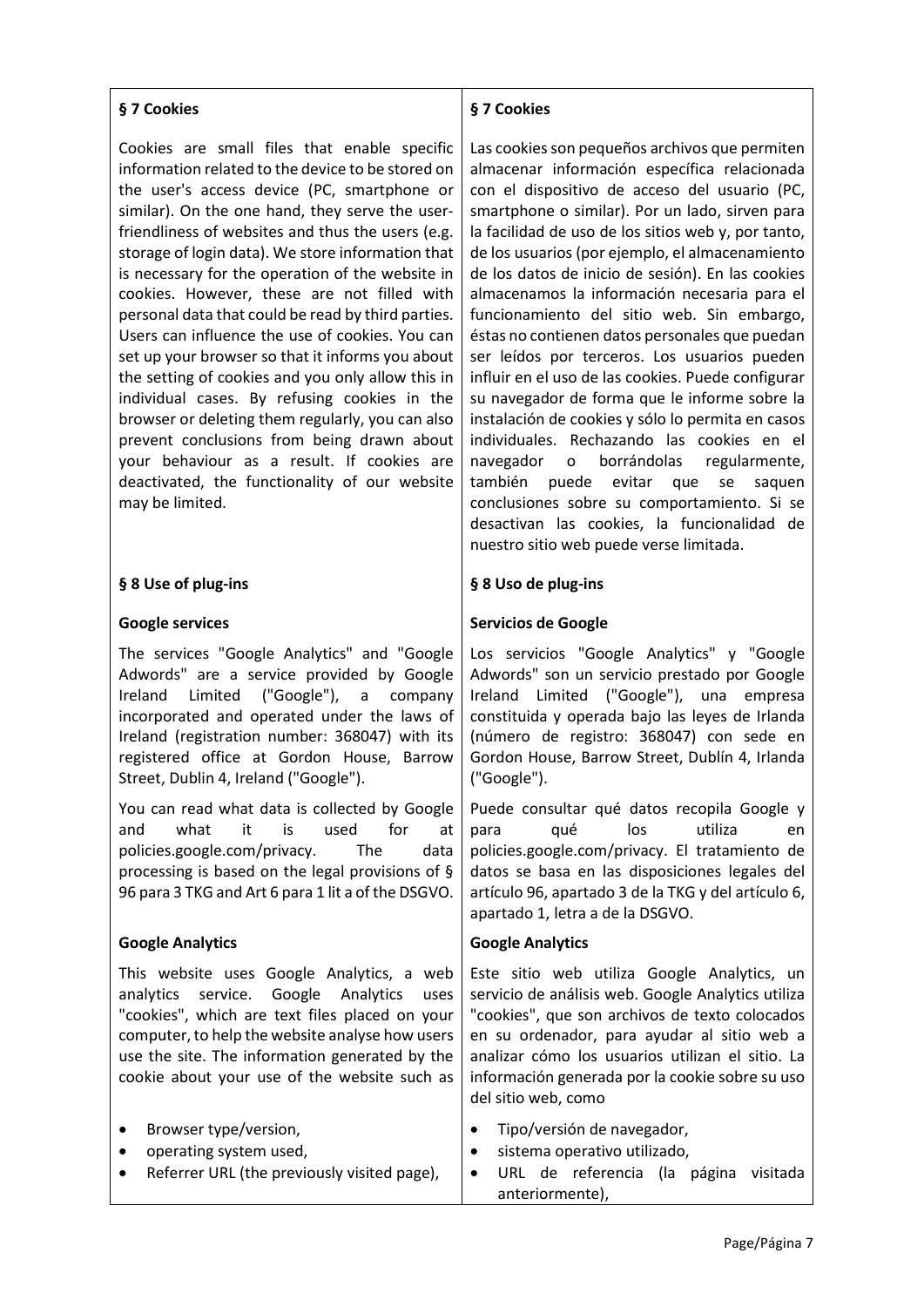| Host name of the accessing computer (IP<br>address),                                                                                                                                                                                                                                                                                                                                                                                                                                                          | nombre<br>del<br>ordenador<br>accede<br>$\bullet$<br>que<br>(dirección IP),<br>hora de la solicitud al servidor                                                                                                                                                                                                                                                                                                                                                                                                                       |
|---------------------------------------------------------------------------------------------------------------------------------------------------------------------------------------------------------------------------------------------------------------------------------------------------------------------------------------------------------------------------------------------------------------------------------------------------------------------------------------------------------------|---------------------------------------------------------------------------------------------------------------------------------------------------------------------------------------------------------------------------------------------------------------------------------------------------------------------------------------------------------------------------------------------------------------------------------------------------------------------------------------------------------------------------------------|
| time of the server request<br>٠                                                                                                                                                                                                                                                                                                                                                                                                                                                                               | $\bullet$                                                                                                                                                                                                                                                                                                                                                                                                                                                                                                                             |
| are usually transferred to a Google server and<br>stored.                                                                                                                                                                                                                                                                                                                                                                                                                                                     | se transfieren normalmente a un servidor de<br>Google y se almacenan.                                                                                                                                                                                                                                                                                                                                                                                                                                                                 |
| The IP address transmitted by your browser as<br>part of Google Analytics is recorded to ensure<br>the security of the service and to provide us with<br>information about which country, region or city<br>our users come from. This is also referred to as<br>IP location determination. In Google Analytics,<br>collected IP addresses are anonymized using so-<br>called IP masks.                                                                                                                        | La dirección IP transmitida por su navegador<br>como parte de Google Analytics se registra para<br>garantizar la seguridad del servicio y para<br>proporcionarnos información sobre el país, la<br>región o la ciudad de la que proceden nuestros<br>también<br>usuarios.<br>Esto<br>denomina<br>se<br>determinación de la ubicación IP. En Google<br>Analytics, las direcciones IP<br>recogidas se<br>anonimizan<br>mediante<br>denominadas<br>las<br>máscaras de IP.                                                                |
| On behalf of the operator of this website, Google<br>will use this information for the purpose of<br>evaluating your use of the website, compiling<br>reports on website activity and providing other<br>services relating to website activity and internet<br>usage to the website operator. You may refuse<br>the use of cookies by selecting the appropriate<br>settings on your browser, however please note<br>that if you do this you may not be able to use the<br>full functionality of this website. | En nombre del operador de este sitio web,<br>Google utilizará esta información con el fin de<br>evaluar su uso del sitio web, recopilar informes<br>sobre la actividad del sitio web y prestar otros<br>servicios relacionados con la actividad del sitio<br>web y el uso de Internet al operador del sitio<br>web. Puede rechazar el uso de cookies<br>seleccionando la configuración adecuada en su<br>navegador, pero tenga en cuenta que si lo hace<br>es posible que no pueda utilizar todas las<br>funciones de este sitio web. |
| If Google Analytics has been implemented in<br>apps or websites together with other Google<br>advertising products such as Google Ads,<br>additional advertising IDs may be collected.<br>Users can disable this feature in Google's<br>advertising settings and change their settings for<br>this cookie.                                                                                                                                                                                                    | Si se ha implementado Google Analytics en<br>aplicaciones o sitios web junto con otros<br>productos publicitarios de Google, como Google<br>Ads, es posible que se recopilen ID de publicidad<br>adicionales. Los usuarios pueden desactivar esta<br>función en la configuración de publicidad de<br>Google y cambiar la configuración de esta<br>cookie.                                                                                                                                                                             |
| <b>Facebook Pixel</b>                                                                                                                                                                                                                                                                                                                                                                                                                                                                                         | Píxel de Facebook                                                                                                                                                                                                                                                                                                                                                                                                                                                                                                                     |
| Within this website, so-called "Facebook pixels"<br>of the social network Facebook, which is<br>operated in Europe by Facebook Ireland Ltd, 4<br>Grand Canal Square, Grand Canal Harbour,<br>Dublin 2, Ireland ("Facebook"), are used.                                                                                                                                                                                                                                                                        | En este sitio web se utilizan los denominados<br>"píxeles de Facebook" de la red social Facebook,<br>que es operada en Europa por Facebook Ireland<br>Ltd, 4 Grand Canal Square, Grand Canal Harbour,<br>Dublín 2, Irlanda ("Facebook").                                                                                                                                                                                                                                                                                              |
| With the help of the Facebook pixel, it is possible<br>for Facebook to determine the visitors to our<br>offer as a target group for the display of<br>advertisements, so-called "Facebook ads".<br>Accordingly, we use the Facebook pixel to<br>display the Facebook ads placed by us only to<br>those Facebook users who have also shown an<br>interest in our Internet offer. In other words,<br>with the help of the Facebook pixel, we want to<br>ensure that our Facebook ads correspond to the          | Con la ayuda del píxel de Facebook, es posible<br>que Facebook determine los visitantes de<br>nuestra oferta como grupo objetivo para la<br>visualización<br>de<br>anuncios,<br><b>Ilamados</b><br>los<br>"anuncios de Facebook". Por lo tanto, utilizamos<br>el píxel de Facebook para mostrar los anuncios<br>de Facebook colocados por nosotros sólo a<br>aquellos usuarios de Facebook que también han<br>mostrado interés en nuestra oferta de Internet.<br>En otras palabras, con la ayuda del píxel de                         |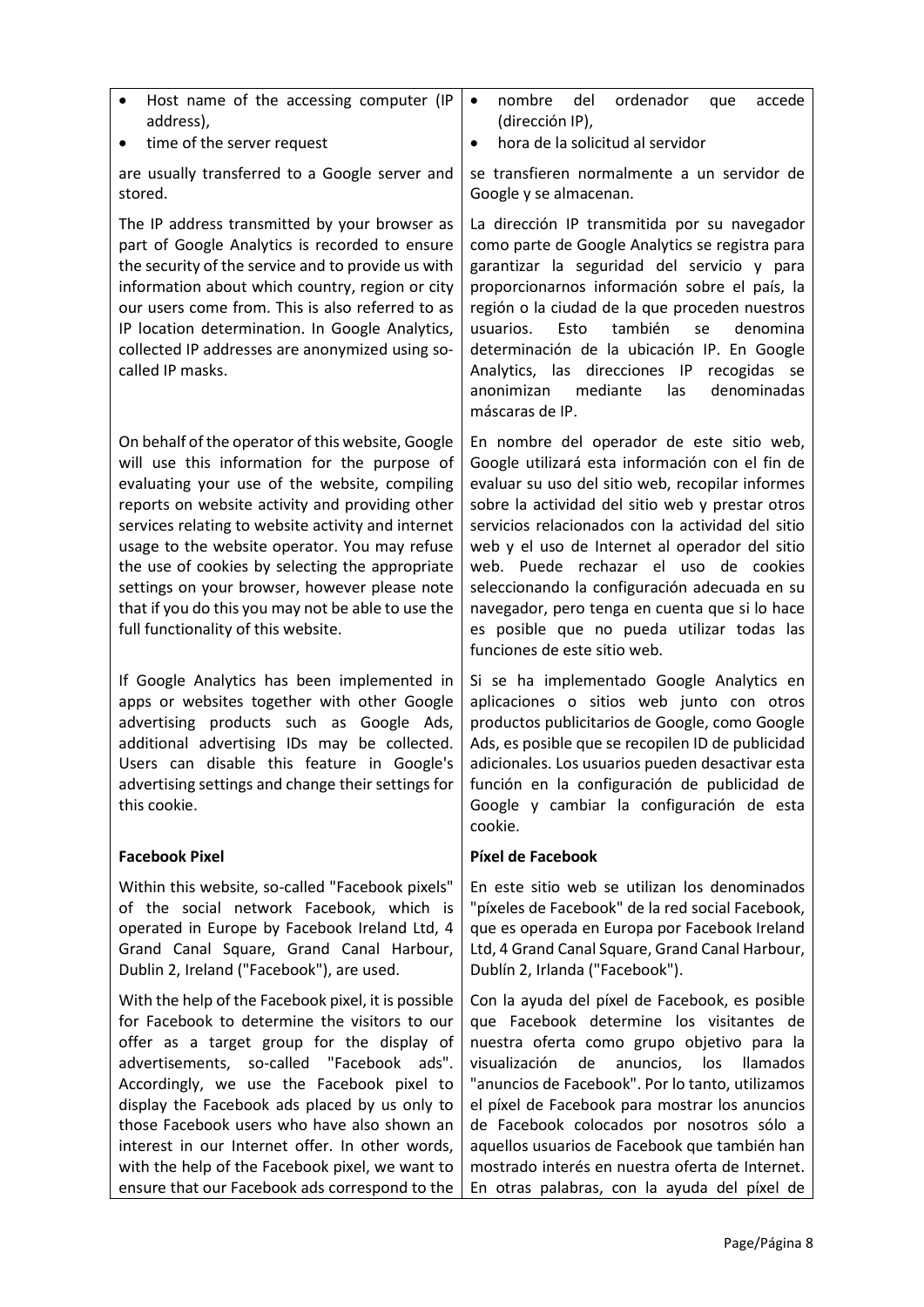potential interest of the users and do not have a harassing effect. With the help of the Facebook pixel, we can also track the effectiveness of the Facebook ads for statistical and market research purposes by seeing whether users were redirected to our website after clicking on a Facebook ad.

The Facebook pixel is directly integrated by Facebook when our websites are called up and can save a so-called cookie, i.e. a small file, on your device. If you subsequently log in to Facebook or visit Facebook while logged in, the visit to our offer will be noted in your profile. The data collected about you is anonymous for us, so it does not offer us any conclusions about the identity of the user. However, the data is stored and processed by Facebook, so that a connection to the respective user profile is possible. The processing of the data by Facebook takes place within the framework of Facebook's data usage policy. Accordingly, you can find more information on how the remarketing pixel works and generally how Facebook ads are displayed, in Facebook's data usage policy: www.facebook.com/policy.php.

You can object to the collection by Facebook pixel and use of your data for the display of Facebook ads. To do so, you can visit the page set up by Facebook and follow the instructions there on the settings for usage-based advertising:

www.facebook.com/settings?tab=ads or declare the objection via the EU page www.youronlinechoices.com/. The settings are platform-independent, i.e. they are applied to all devices, such as desktop computers or mobile devices.

# § 9 Right of appeal

If you believe that we violate applicable data protection laws when processing your data, you have the right to lodge a complaint with the Spanish Data Protection Agency (SDPA). The requirements for such a complaint are based on article 65of the LOPD. However, we ask you to

Facebook, queremos asegurarnos de que nuestros anuncios de Facebook correspondan al potencial interés de los usuarios y no tengan un efecto de acoso. Con la ayuda del píxel de Facebook, también podemos hacer un seguimiento de la eficacia de los anuncios de Facebook con fines estadísticos y de investigación de mercado, viendo si los usuarios fueron redirigidos a nuestro sitio web después de hacer clic en un anuncio de Facebook.

El píxel de Facebook es integrado directamente por Facebook cuando se accede a nuestras páginas web y puede guardar una llamada cookie, es decir, un pequeño archivo, en su dispositivo. Si posteriormente se conecta a Facebook o visita Facebook estando conectado, la visita a nuestra oferta se anotará en su perfil. Los datos recogidos sobre usted son anónimos para nosotros, por lo que no nos ofrecen ninguna conclusión sobre la identidad del usuario. Sin embargo, los datos son almacenados y procesados por Facebook, de modo que es posible una conexión con el perfil del usuario correspondiente. El tratamiento de los datos por parte de Facebook tiene lugar en el marco de la política de uso de datos de Facebook. En consecuencia, puede encontrar más información sobre el funcionamiento del píxel de remarketing y, en general, sobre cómo se muestran los anuncios de Facebook, en la política de uso de datos de Facebook: www.facebook.com/policy.php.

Puedes oponerte a la recopilación por parte del píxel de Facebook y al uso de tus datos para la visualización de anuncios de Facebook. Para ello, puede visitar la página establecida por Facebook y seguir las instrucciones allí sobre la configuración de la publicidad basada en el uso: www.facebook.com/settings?tab=ads o declarar la objeción a través de la página de la UE www.youronlinechoices.com/. La configuración es independiente de la plataforma, es decir, se aplica a todos los dispositivos, como ordenadores de mesa o dispositivos móviles.

# § 9 Derecho de recurso

Si cree que infringimos las leyes de protección de datos aplicables al procesar sus datos, tiene derecho a presentar una reclamación ante la Agencia Española de Protección de Datos (AEPD). Los requisitos para dicha reclamación se basan en el artículo 65 de la LOPD. No obstante,